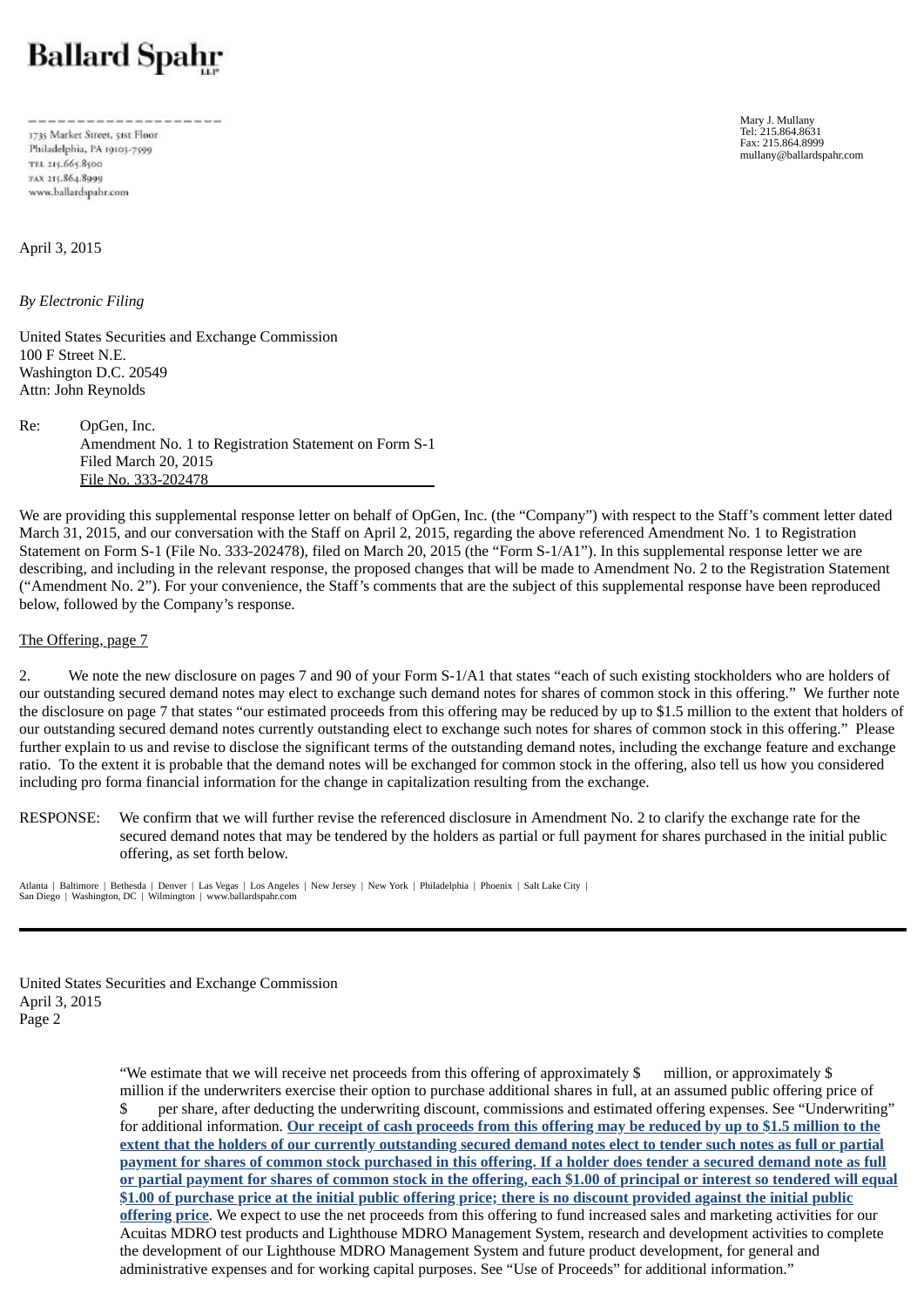"jVen Capital, LLC, entities affiliated with Versant Ventures, Harris & Harris Group, Inc., entities affiliated with CHL Medical Partners and entities affiliated with Mason Wells, each of which are existing stockholders, have indicated an interest in purchasing up to an aggregate of shares of our common stock in this offering at the initial public offering price. Because these indications of interest are not binding agreements or commitments to purchase, these existing stockholders may elect not to purchase shares in this offering or the underwriters may elect not to sell any shares in this offering to such stockholders. Each of such existing stockholders who are holders of currently outstanding secured demand notes may elect to tender the principal or interest on such demand notes, on a dollar-for-dollar basis, as full or partial payment for shares of common stock purchased in this offering. As noted above, no discount is provided against the initial public offering **price.** The underwriters will receive a reduced underwriting discount of 5%, or \$ per share, in connection with shares of our common stock purchased by any existing stockholders in this offering. Any shares purchased by such stockholders will be subject to lock-up restrictions described in the section entitled "Shares Eligible for Future Sale.""

We advise the Staff that we will file the form of secured demand note as an exhibit to the Amendment No. 2.

United States Securities and Exchange Commission April 3, 2015 Page 3

## Notes to Financial Statements, page F-7

### Note 6 — Redeemable Convertible Preferred Stock, page F-16

5. We note in your response to comment 6 that the initial effective conversion price was significantly in excess of the fair value of the Company's common stock as determined by an independent valuation as of both April 1, 2014 (Series A Preferred Stock) and December 1, 2014 (2014 Convertible Notes). Please tell us the fair value of the Company's common stock on each date. Also tell us the fair value of the Company's common stock upon issuance of the 2015 Convertible Notes and tell us whether this was determined by the Company or an independent valuation.

RESPONSE: We supplementally advise the Staff that the Company is still in the process of determining the appropriate accounting treatment for the 2015 convertible notes, including whether a beneficial conversion feature exists with respect to the 2015 convertible notes and the fair value of the Company's common stock upon issuances of the 2015 convertible notes. As we advised the Staff, the Company is in the process of obtaining a third party valuation to assist in its determination. As we described, considerations that played an important role in the determination of the terms of the 2015 convertible notes in February 2015, included the need of the Company to raise capital to support its ongoing operations, and the risks to the investors of providing additional capital to the Company given the uncertainty at the time as to whether initial public offering process or other financing strategies would be successful. The Company negotiated the terms of the 2015 convertible notes with the investors, leading to the establishment of the terms of such notes, including the conversion terms and rate and the issuance of the stock purchase warrants. As disclosed in the prospectus, if the Company had not been able to secure such bridge funding it would have been forced to significantly curtail its operations and may have been faced with the need to wind down its operations.

> The Company will revise its "Liquidity and Capital Resources" disclosure of the 2015 convertible notes in Amendment No. 2, in addition to the revised disclosure in Note 15 of the Notes to the Financial Statements as described in the April 2 response letter, as follows:

In February and March 2015, the Company issued to existing investors \$1.5 million principal amount of convertible notes, or 2015 convertible notes, which are convertible, at the election of each holder, into shares of Series A Preferred Stock at a conversion rate of 1.25 shares of Series A Preferred Stock for each \$1.00 of principal or interest converted, if no public offering has occurred at the time of conversion, or into shares of common stock, at a conversion rate of one share of common stock for each \$1.00 of principal or interest converted, if the public offering contemplated by this prospectus has occurred prior to such conversion. The 2015 convertible note holders were also issued an aggregate of 225,011 warrants, exercisable for shares of common stock at 110% of the initial public offering price

United States Securities and Exchange Commission April 3, 2015 Page 4

> and exercisable only if the offering contemplated by this prospectus is consummated. **The Company is in the process of determining the appropriate accounting treatment for the 2015 convertible notes, including whether a beneficial** conversion feature exists with respect to the 2015 convertible notes, the classification of the stock purchase warrants as equity or a liability and the fair value of the common stock issuable under such 2015 convertible notes and stock purchase warrants. The final determination could have a significant impact on the accounting for the 2015 convertible **notes.** Please see the "Description of Indebtedness" beginning on page 104 of this prospectus for additional information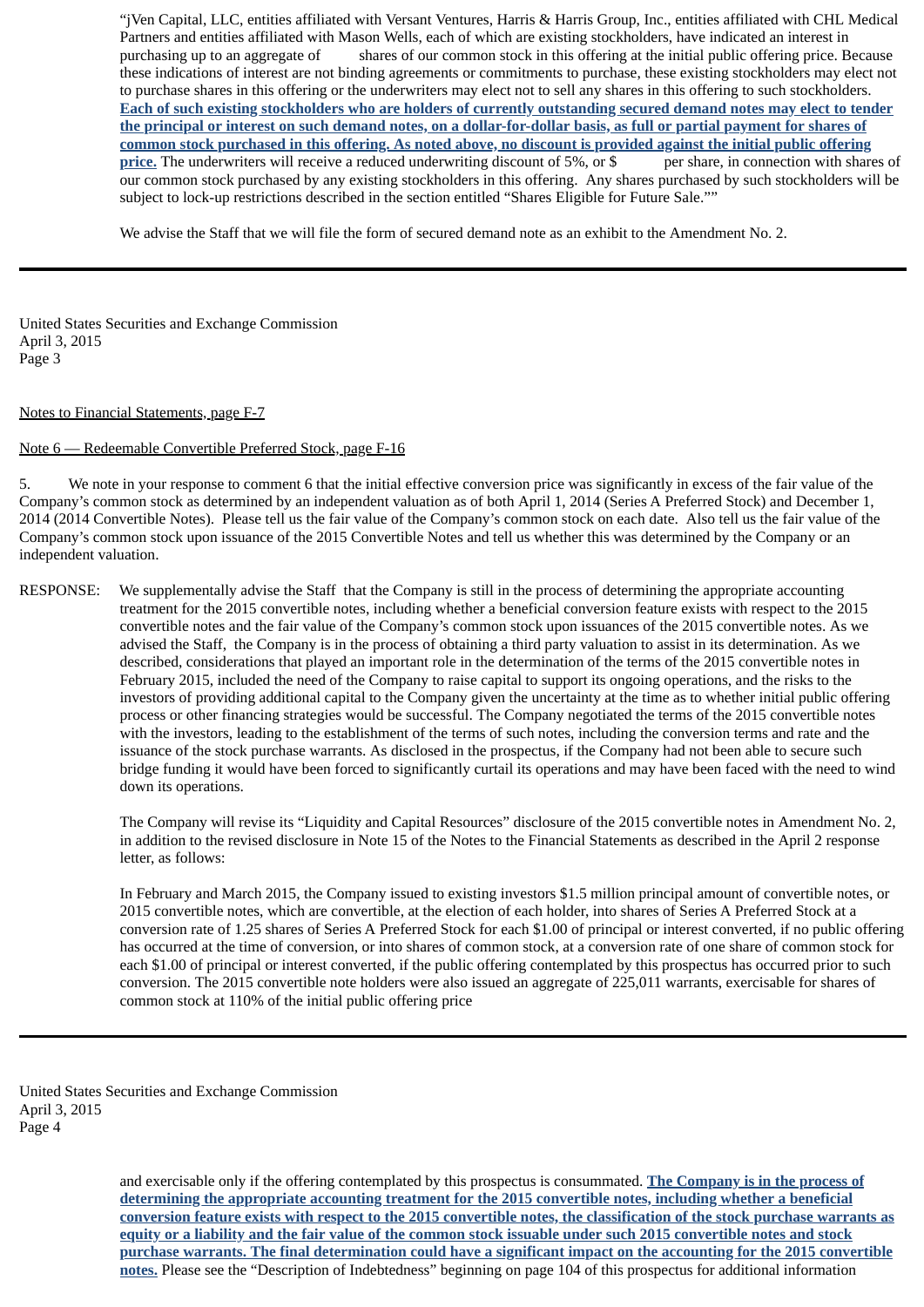### regarding our indebtedness, including the 2015 convertible notes**, and Note 15 of the "Notes to Financial Statements" for more information**.

#### Note 8 — Shares and Share-Based Compensation, page F-20

## Stock Options, page F-20

10. Given the Company's relevant facts and circumstances, please tell us how you considered ASC 718-10-55-83 in your determination of the grant date under ASC 718. In this regard, it appears that the award recipients may have had a sufficient basis to understand both the compensatory and equity relationship established by the award during the period from October 23, 2014 to February 5, 2015 when the exercise price was being finalized.

RESPONSE: In response to a Staff question, the Company computed the stock option expense as if the stock options to acquire an aggregate of 826,000 shares had been granted for accounting purposes in the fourth quarter of 2014. This amount was determined using the Black-Scholes option pricing model, including an exercise price of \$0.61 per share, the fair value of common stock at grant date of \$0.61 per share, an expected term of 6.25 years (based on the simplified method), estimated volatility of 60% and a risk-free rate of 1.74%. Based on this computation, the Company would have recognized an additional \$28,000 of compensation expense in the year ended December 31, 2014 related to these awards. The Company supplementally advises the Staff that such charge would not be material from a financial statement perspective.

> With respect to its ongoing analysis of the calculation of the share-based compensation for the 826,000 stock options with an accounting grant date of February 5, 2015, the Company advises the Staff that the calculation of such expense is dependent upon the fair value of the Company's common stock on February 5, 2015, which fair value has not yet been determined. Some of the factors the Company is considering in making a fair value determination include the factors described in the supplemental letter to the Staff dated March 30, 2014, including the ongoing capital requirements of the Company, funding of such capital requirements through bridge financing from existing investors, the fluid nature of the uncertainties inherent in the Company's pursuit of various financing activities, including their respective probabilities of success at that time, as well as the progress made in the

United States Securities and Exchange Commission April 3, 2015 Page 5

> initial public offering process in late January 2015 through mid-February 2015, which include the engagement of the underwriter and the initial "test the waters" activities.

The Company is also considering the valuation conducted by the underwriter in March 2015 to assist in the determination of the price range for such offering, which was based upon comparable publicly traded multiples identified by the underwriter, recently completed mergers and acquisitions identified by the underwriter, and a discounted cash flow analysis based on management's five year forecast at that time. Management's five year forecast includes assumptions, based on the advances made in the Company's commercialization efforts, the increased interest in the healthcare market in products such as the Company's Acuitas MDRO products, completion of a successful initial public offering, and the consideration that the Company would be able to implement its commercialization strategy and substantially grow its MDRO test business as described in the Registration Statement. The Company refers to the supplemental letter for additional information regarding the support for the March 25, 2015 valuation.

The Company has engaged a valuation consultant to assist it in the assessment and valuation of the 2015 convertible notes as discussed above, and, to the extent possible, also intends to use data points from such valuation report to assist with this analysis.

Based on such initial assessment activities, and although not finally determined, the Company believes that the share-based compensation charge for the stock options is likely to be significant, although it is not currently able to quantify such significance. Because the Company believes such share-based compensation charge is likely to be significant, it will revise its disclosure in "Liquidity and Capital Resources" in Amendment No. 2 to provide the following disclosure:

"The Company is also in the process of determining the share-based compensation expense for the first quarter of 2015 related to stock options to purchase an aggregate of 826,000 shares of its common stock. Considerations inherent in making such determination include the fair value of the common stock issuable upon the exercise of such stock options. The Company believes the share-based compensation expense related to such stock option is likely to be significant, although it is not currently able to estimate the aggregate expense to be reported as part of its first quarter financial statements. Some of the fair value factors being analyzed by the Company include the ongoing capital requirements of the Company during the first quarter 2015, its receipt of bridge financing from existing investors during such period, including the 2015 convertible notes and the demand notes, and its obligations thereunder, the progress and uncertainties during the quarter related to the Company's pursuit of its initial public offering as contemplated by this prospectus, and the market demand and potential for success of such initial public offering."